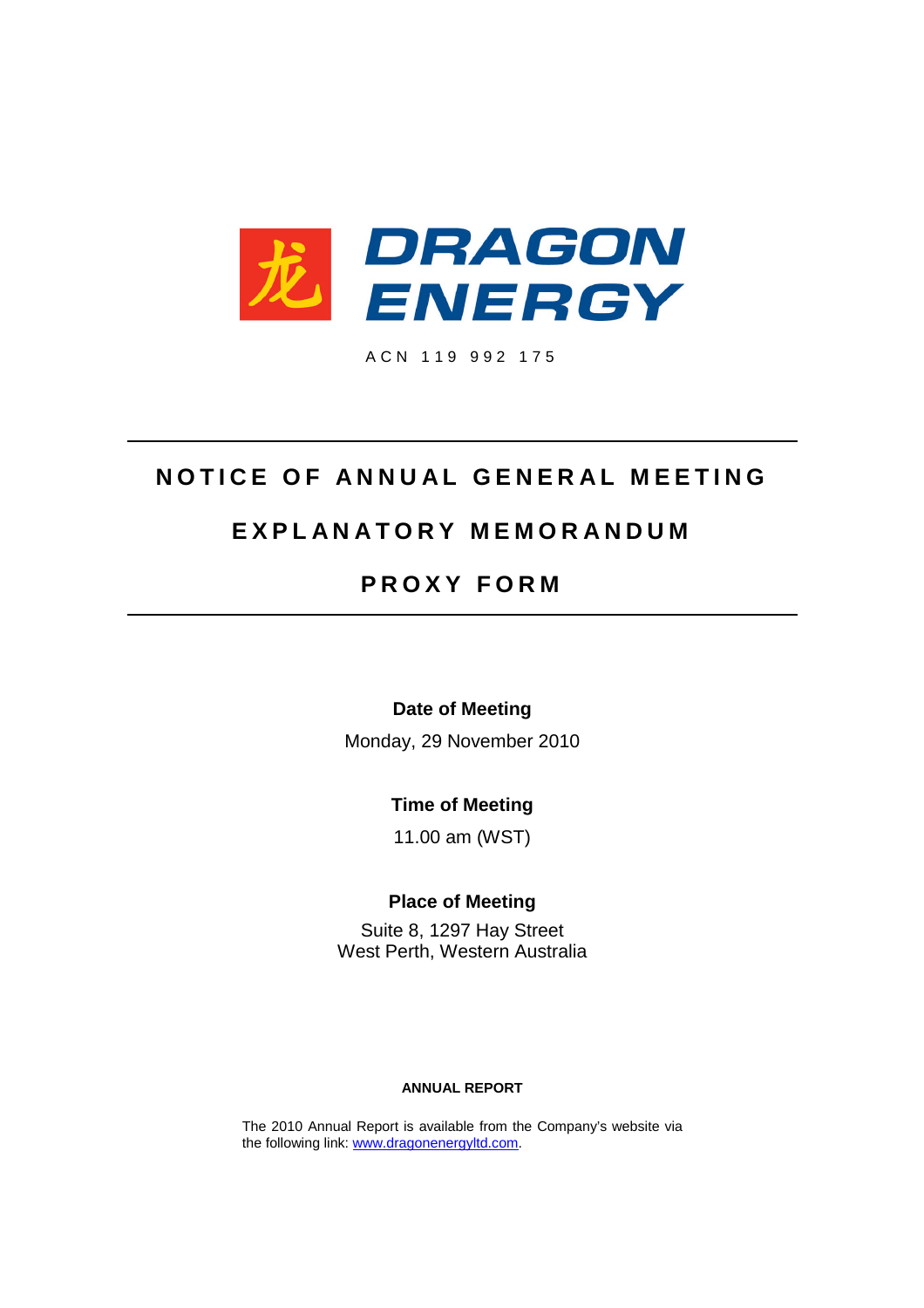

# **NOTICE OF ANNUAL GENERAL MEETING**

The Annual General Meeting of Dragon Energy Ltd (**Dragon Energy** or **Company**) is to be held on Monday, 29 November 2010 at Suite 8, 1297 Hay Street, West Perth, Western Australia, commencing at 11.00 am (WST).

The Explanatory Statement that accompanies and forms part of this Notice describes the matters to be considered at this meeting.

## **BUSINESS**

# **Financial Report**

To receive and consider the financial report for the year ended 30 June 2010 together with the directors' report and auditor's report.

### **Resolution 1 – Adoption of Remuneration Report**

To consider and, if thought fit, to pass the following resolution as a **non-binding resolution**:

*"To adopt the Remuneration Report for the year ended 30 June 2010."*

## **Resolution 2 – Re-election of Director – Mr Qingyong Guo**

To consider and, if thought fit to pass, the following resolution as an **ordinary resolution**:

*"That, Mr Qingyong Guo, who retires by rotation in accordance with clause 13.2 of the Company's Constitution, be re-elected as a Director of the Company."*

## **Resolution 3 – Re-election of Director – Mr Anthony Ho**

To consider and, if thought fit to pass, the following resolution as an **ordinary resolution**:

*"That, Mr Anthony Ho, who retires by rotation in accordance with clause 13.2 of the Company's Constitution, be re-elected as a Director of the Company."*

**DATED THIS 29th DAY OF OCTOBER 2010 BY ORDER OF THE BOARD**

**Karen Logan** *Company Secretary*

### **IMPORTANT NOTES**

- 1. A member entitled to attend and vote is entitled to appoint not more than two proxies to attend and vote on behalf of the member. A proxy need not be a member of the Company, but must be a natural person (not a corporation). A proxy may also be appointed by reference to an office held by the proxy (eg "the Company Secretary").
- Where more than one proxy is appointed, each proxy may be appointed to represent a specified proportion of the member's voting rights. If no such proportion is specified, each proxy may exercise half of the member's votes.
- 3. A proxy form is enclosed. A separate form must be used for each proxy. An additional form can be obtained by writing to the Company at Suite 8, 1297 Hay Street, West Perth, Western Australia or by fax to (61 8) 9322 6128. Alternatively, you may photocopy the enclosed form.
- 4. A duly completed proxy form and (where applicable) any power of attorney or a certified copy of the power of attorney must be received by the Company at its registered office or the address or fax number set out below, not less than 48 hours before the time for commencement of the meeting. Please send by post to PO Box 1968, West Perth, Western Australia, 6872 or by fax to (61-8) 9322 6128.
- 5. Any corporate member who has appointed a person to act as its corporate representative at the meeting should provide that person appropriate written documentation executed in accordance with the *Corporations Act 2001* evidencing that the person is authorised to act as that company's representative. Please contact the Company Secretary if you require an appointment of corporate representative form. The authority may be sent to the Company in advance of the meeting or handed in at the meeting when registering as a corporate representative.
- 6. For the purposes of section 1074E(2) of the *Corporations Act 2001* and regulation 7.11.37 of the *Corporations Regulations 2001*, the Company determines that members holding ordinary shares at 11.00 am WST on 27 November 2010 will be entitled to attend and vote at the Annual General Meeting.
- 7. The Explanatory Memorandum attached to this Notice forms part of this Notice.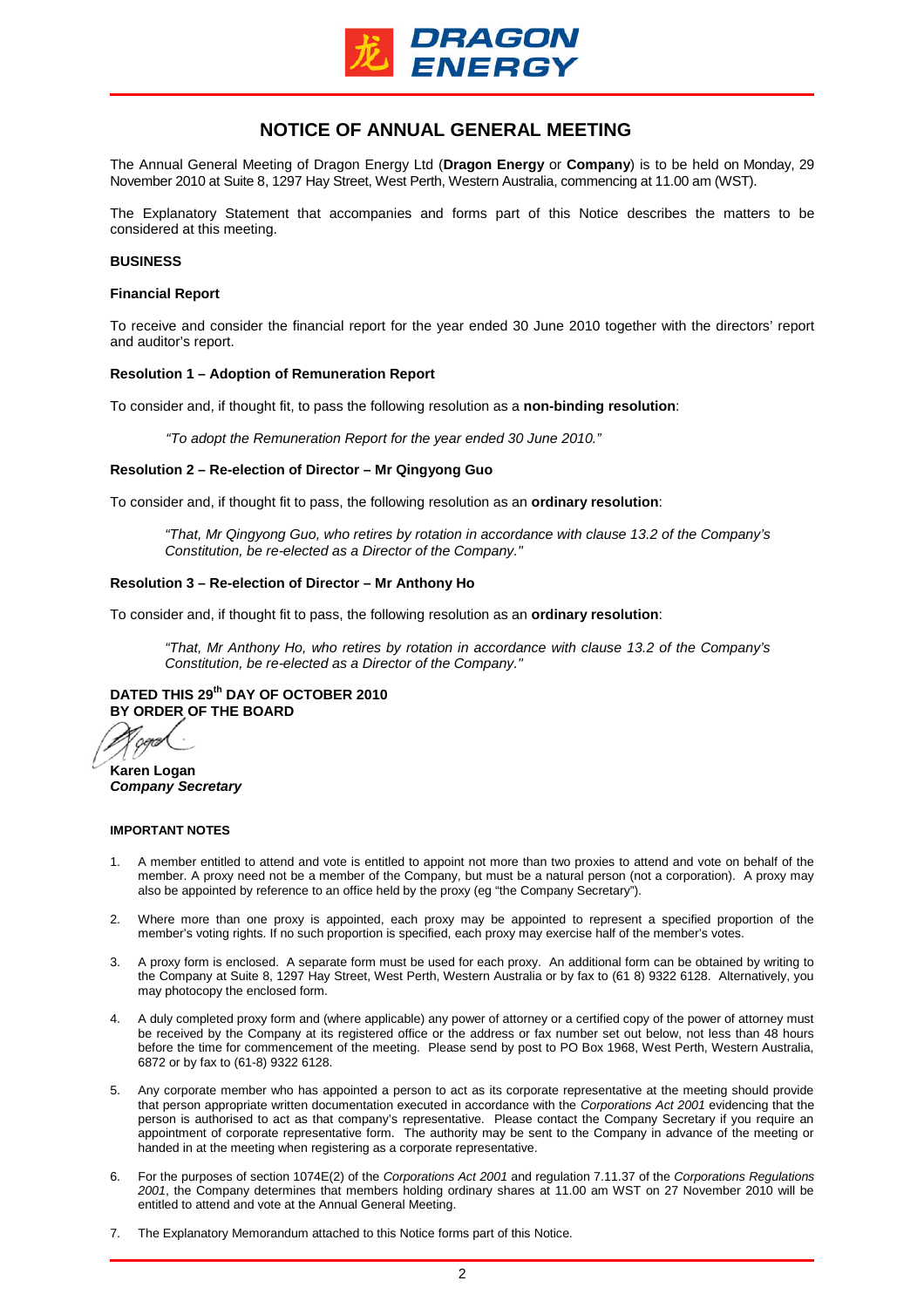

# **EXPLANATORY MEMORANDUM**

This Explanatory Memorandum has been prepared to provide Shareholders with material information to enable them to make an informed decision on the business to be conducted at the Annual General Meeting of Dragon Energy Ltd (**Company** or **Dragon Energy**).

The Directors recommend shareholders read this Explanatory Memorandum in full before making any decision in relation to the resolutions.

# **Financial Statements and Report**

Under the *Corporations Act 2001*, the directors of the Company must table the financial report, the directors' report and the auditor's report for Dragon Energy for the year ended 30 June 2010 at the meeting.

These reports are set out in the 2010 Annual Report. Shareholders who elected to receive a printed copy of annual reports should have received the 2010 Annual Report with this Notice of Annual General Meeting. In accordance with section 314 (1AA)(c) of the *Corporations Act 2001*, the Company advises the 2010 Annual Report is available from the Company's website (www.dragonenergyltd.com).

Shareholders will be given reasonable opportunity at the meeting to ask questions and make comments on the financial report, the directors' report and the auditor's report.

# **Resolution 1 – Adoption of Remuneration Report**

Under the *Corporations Act 2001*, the Company is required to include, in the Directors' Report, a detailed remuneration report setting out the prescribed information in relation to the remuneration of directors and executives of Dragon Energy and the Company's remuneration practices.

Shareholders will be given reasonable opportunity at the meeting to ask questions and make comments on the Remuneration Report.

The Remuneration Report is required to be submitted for adoption by a resolution of shareholders at the meeting. The vote on this resolution is advisory only and does not bind the directors or the Company. However, the Board will take the outcome of the vote into consideration when reviewing remuneration practices and policies.

# **Resolution 2 – Re-election of Director – Mr Qingyong Guo**

Clause 13.2 of the Constitution requires that at every annual general meeting, one-third of the Directors for the time being, or, if their number is not a multiple of 3, then such number as is appropriate to ensure that no director other than Managing Director holds office for more than 3 years, shall retire from office. A retiring director is eligible for re-election.

Mr Guo retires by rotation in accordance with the Company's Constitution and, being eligible, offers himself for reelection.

Mr Guo is a graduate in mine engineering from the China University of Mining and Technology. He was a mine engineer for a large China state-owned coal mine. Mr Guo is the General Manager of the Coal Project Generation Department for the Shandong Group. He was credited for securing Chinese government approvals of two iron ore mining licences in Shandong Province and one coal mining licence in Northwest China.

In 2004 he completed his masters degree in mine engineering and is currently working on his doctorate degree in project management.

## *Directors' Recommendation*

The Board (other than Mr Guo) recommends shareholders vote in favour of the Resolution.

## **Resolution 3 – Re-election of Director – Mr Anthony Ho**

Clause 13.2 of the Constitution requires that at every annual general meeting, one-third of the Directors for the time being, or, if their number is not a multiple of 3, then such number as is appropriate to ensure that no director other than Managing Director holds office for more than 3 years, shall retire from office. A retiring director is eligible for re-election.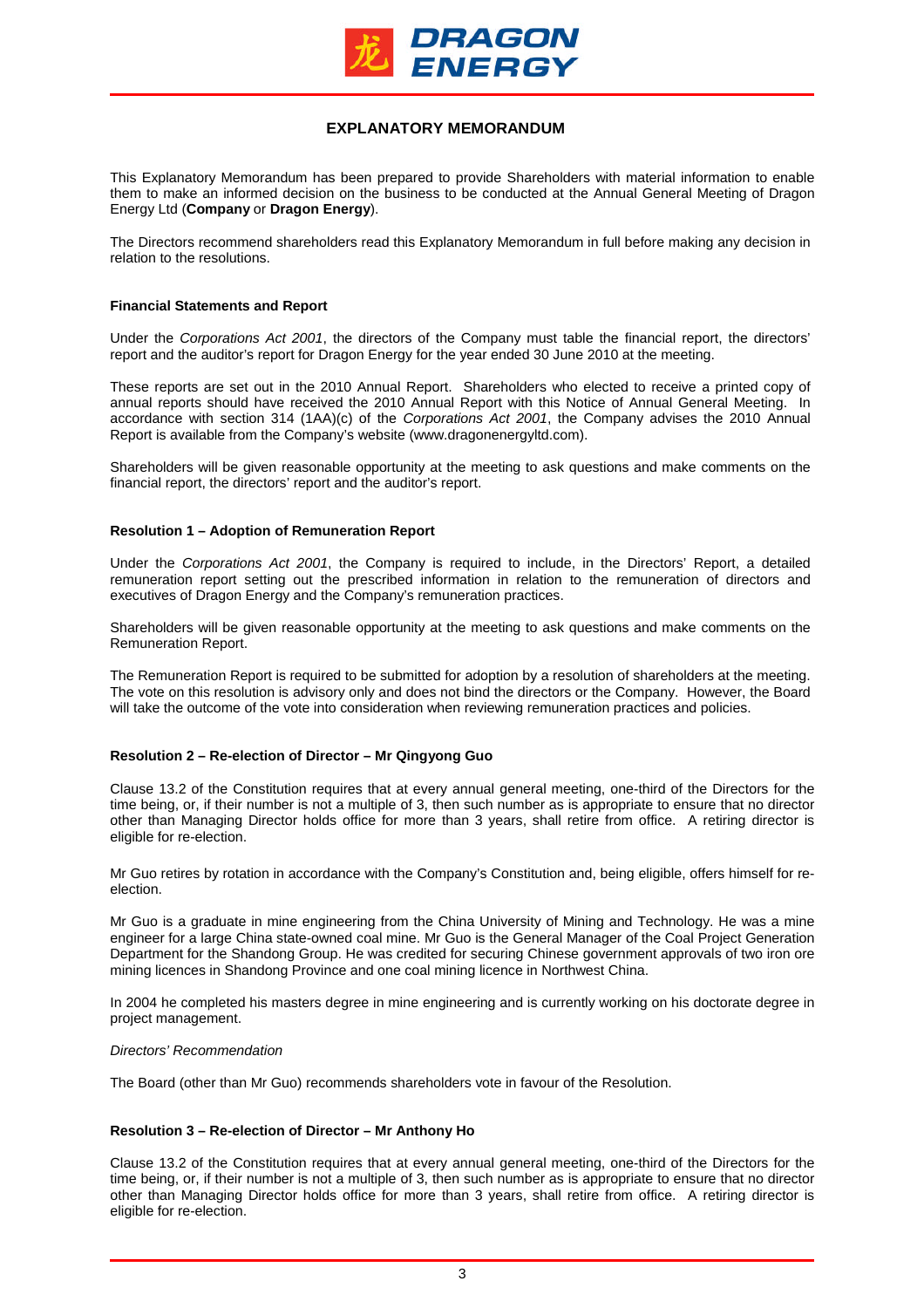

# **EXPLANATORY MEMORANDUM (cont'd)**

# **Resolution 3 – Re-election of Director – Mr Anthony Ho (cont'd)**

Mr Ho retires by rotation in accordance with the Company's Constitution and, being eligible, offers himself for reelection.

Mr Ho is a commerce graduate of the University of Western Australia. He qualified as a Chartered Accountant in 1983 with Deloittes and is presently the principal of a consultancy practice, specialising in providing corporate and financial services to ASX-listed companies.

Prior to establishing his practice in 1991, he spent 7 years in a senior corporate role with a major investment and resource group in Western Australia. He is currently a director of several companies listed on the ASX.

### *Directors' Recommendation*

The Board (other than Mr Ho) recommends shareholders vote in favour of the Resolution.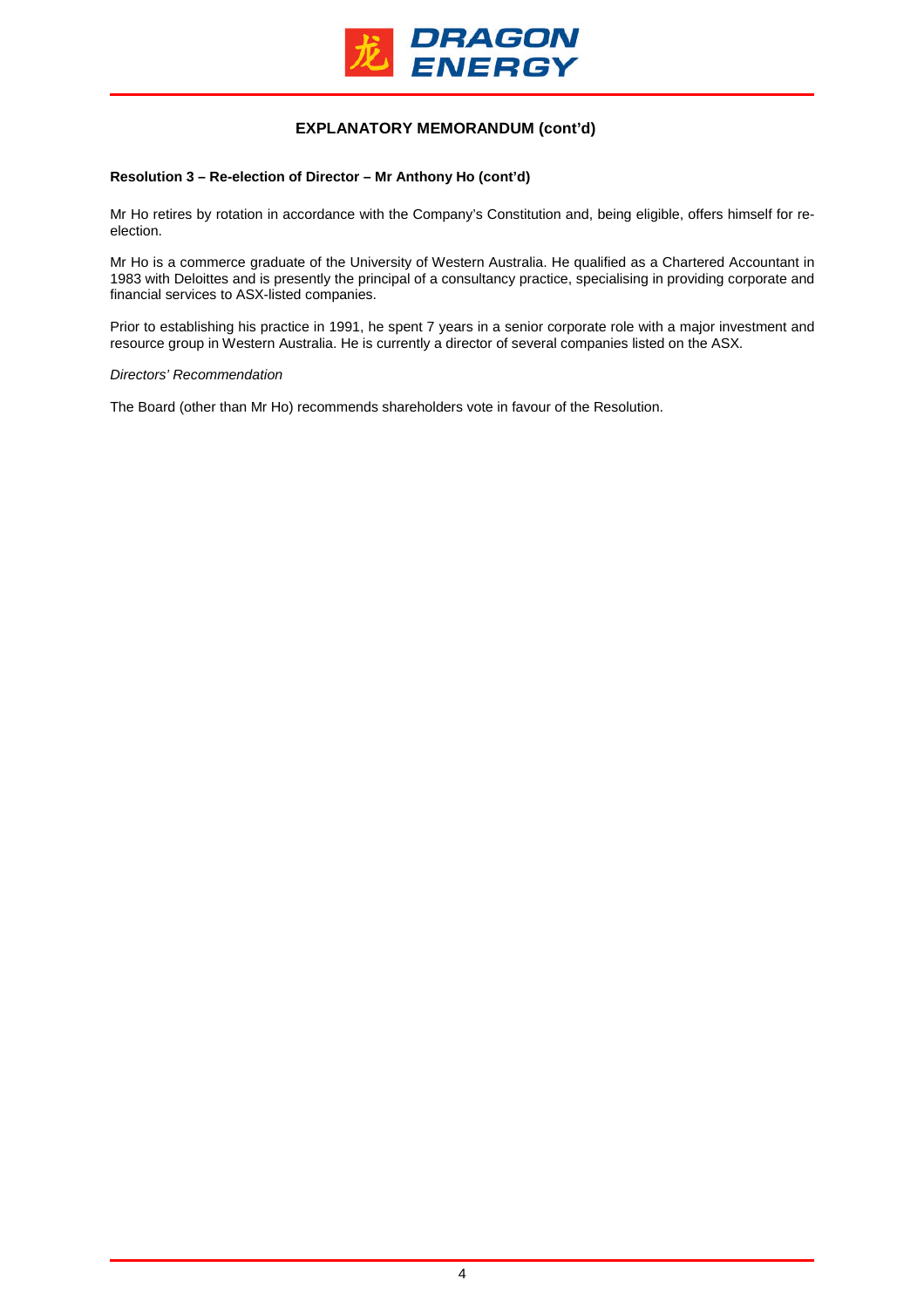

# **P R O X Y F O R M**

MR SAM SAMPLE UNIT 123 123 SAMPLE STREET THE SAMPLE HILL SAMPLE ESTATE SAMPLEVILLE WA 6060

# **1. Appointment of Proxy**

I/We being a member/s of Dragon Energy Ltdhereby appoint

| the Chairman<br>ΟR<br>of the Meeting | If you are appointing someone other than<br>the Chairman of the Meeting, write here<br>the name of the company or person you |
|--------------------------------------|------------------------------------------------------------------------------------------------------------------------------|
|                                      | are appointing;                                                                                                              |

or, failing the individual or body corporate named, or if no individual or body corporate is named, the Chairman of the Meeting, as my/our proxy to act generally at the meeting on my/our behalf and to vote in accordance with the following directions (or if not directions have been given, as the proxy sees fit) at the Annual General Meeting of Dragon Energy Ltd to be held at Suite 8, 1297 Hay Street, West Perth, Western Australia at 11.00 am (WST) on Monday, 29 November 2010 and at any adjournment of that meeting.

The Chairman of the Meeting intends to vote undirected proxies in favour of each item of business.

## **2. Items of Business**

Please mark  $\boxtimes$  to indicate your voting directions.

|    |                                           | <b>FOR</b> | <b>AGAINST</b> | <b>ABSTAIN</b> |
|----|-------------------------------------------|------------|----------------|----------------|
|    | Adoption of Remuneration Report           |            |                |                |
| 2. | Re-election of Director – Mr Qingyong Guo |            |                |                |
| 3. | Re-election of Director - Mr Anthony Ho   |            |                |                |

If you mark the Abstain box for an item, you are directing your proxy not to vote on your behalf on a show of hands or on a poll and your votes will not be counted in computing the required majority.

## **3. Appointment of a Second Proxy**

I/We wish to appoint a second proxy



# **4. Signature of Securityholder(s)**

This section must be signed in accordance with the instructions overleaf to enable your directions to be implemented.

| Individual or Securityholder 1 | Securityholder 2 | Securityholder 3            |
|--------------------------------|------------------|-----------------------------|
|                                |                  |                             |
|                                |                  |                             |
|                                |                  |                             |
| Individual/ Sole Director and  | Director         | Director/ Company Secretary |
| Sole Company Secretary         |                  |                             |
|                                |                  |                             |